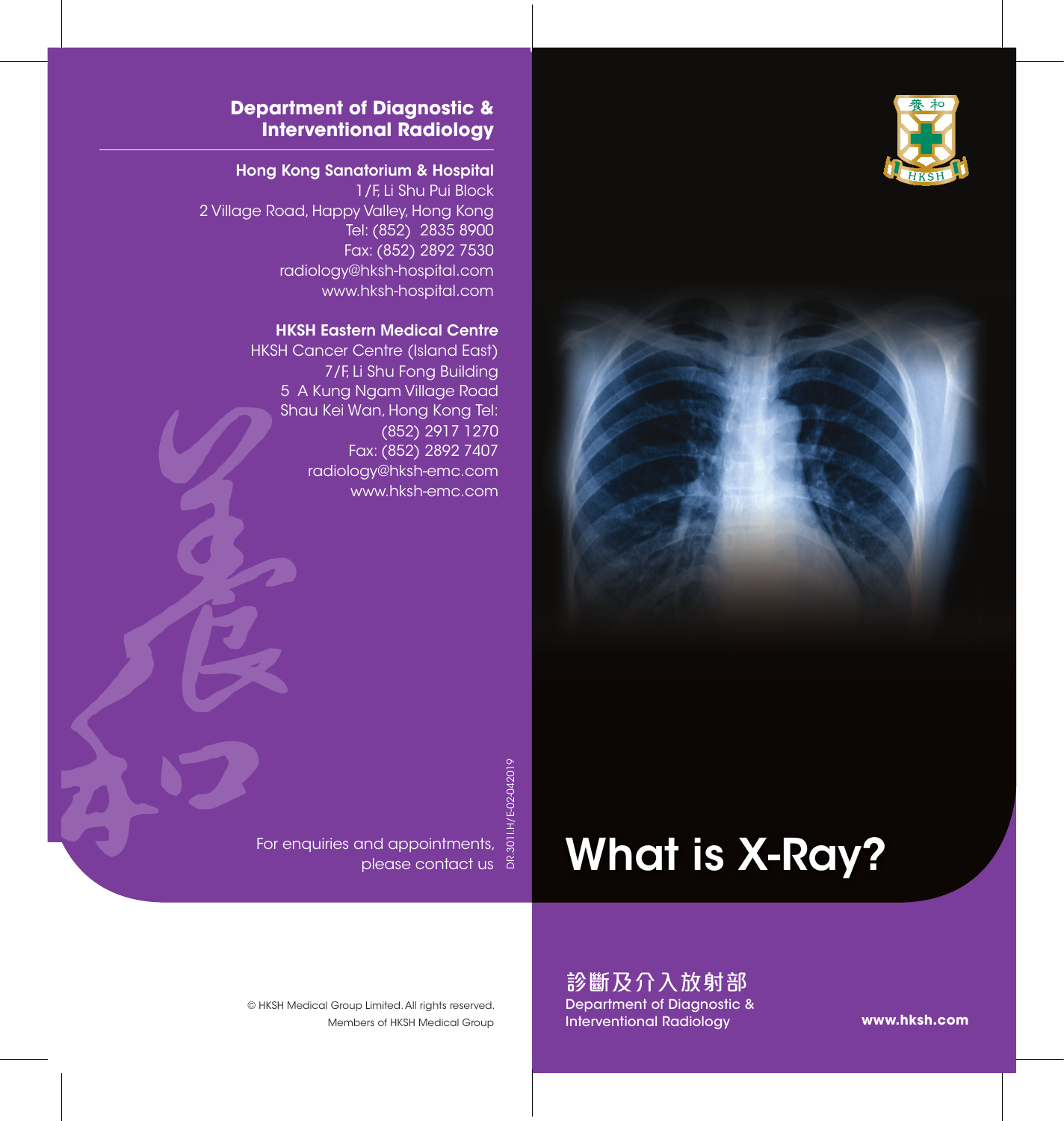## What Is X-Ray

Indubitably, many patients would like to know what is X-Ray. In this pamphlet, we would like to explain what X-ray is and what it is used for. Hopefully this will help you understand what you will be experiencing.

X-Ray was discovered in 1895. It is an electromagnetic radiation with a very short wavelength, measured in pilometers. It is beyond the range of human vision. It is produced by firing an electron on a metallic target usually made of tungsten.

X-Ray has been used widely in medical imaging because of its ability to pentrate many materials. The degree of penetration depends on the density of the specific material. As the human body has different densities, such as soft tissue and bone, the X-Ray passing through the body will produce a spectrum of grays on a photosensitive film forming an image (picture). This image will aid in the diagnosis of the medical problem and proper treatment can be prescribed. The more common use of X-Ray is in detection of fractures and chest problems. Recently, X-Ray has been utilized in minimal invasive surgery (interventional radiology).

For the examination of the digestive system, such as the large bowel, patient may be required to take laxatives to clean out the bowel. For X-Ray of the stomach and small bowel, patient will need to fast overnight. Any residual food material will hinder the accuracy of the examination.

In other examinations, such as intravenous pyelogram, the radiologist will inject contrast into the vein to show up the kidneys and collecting systems.

# Is X-Ray Safe?

The X-Ray dosage in diagnostic procedures is far below the dosage that will cause damage. As a safety precaution, the radiographer will often use lead sheet to shield the gonads of children and adults of the reproductive age. The gonadal shield will limit the amount of external scattered radiation.

For those who have to assist the patient during a X-Ray examination, a lead apron will be provided.

To prevent the young fetus from exposed to unnecessary radiation, the radiographer will often ask a woman in child bearing age her last menstrual period. Generally, 28 days from the begining of the last menstural period is considered safe period for most X-ray exams.

For high dose procedure, involving direct irradation of the genitals, the 10-day rule applies.

### Services

Besides radiographs, such as the chest, abdomen and bones , other examinations are also available. These include fluoroscopy, computed tomography, ultrasound, angiography, intravenous urography, mammography, bone mineral densitometry and magnetic resonance imaging.

If you would like to know more about these services, please refer to the other pamphlets.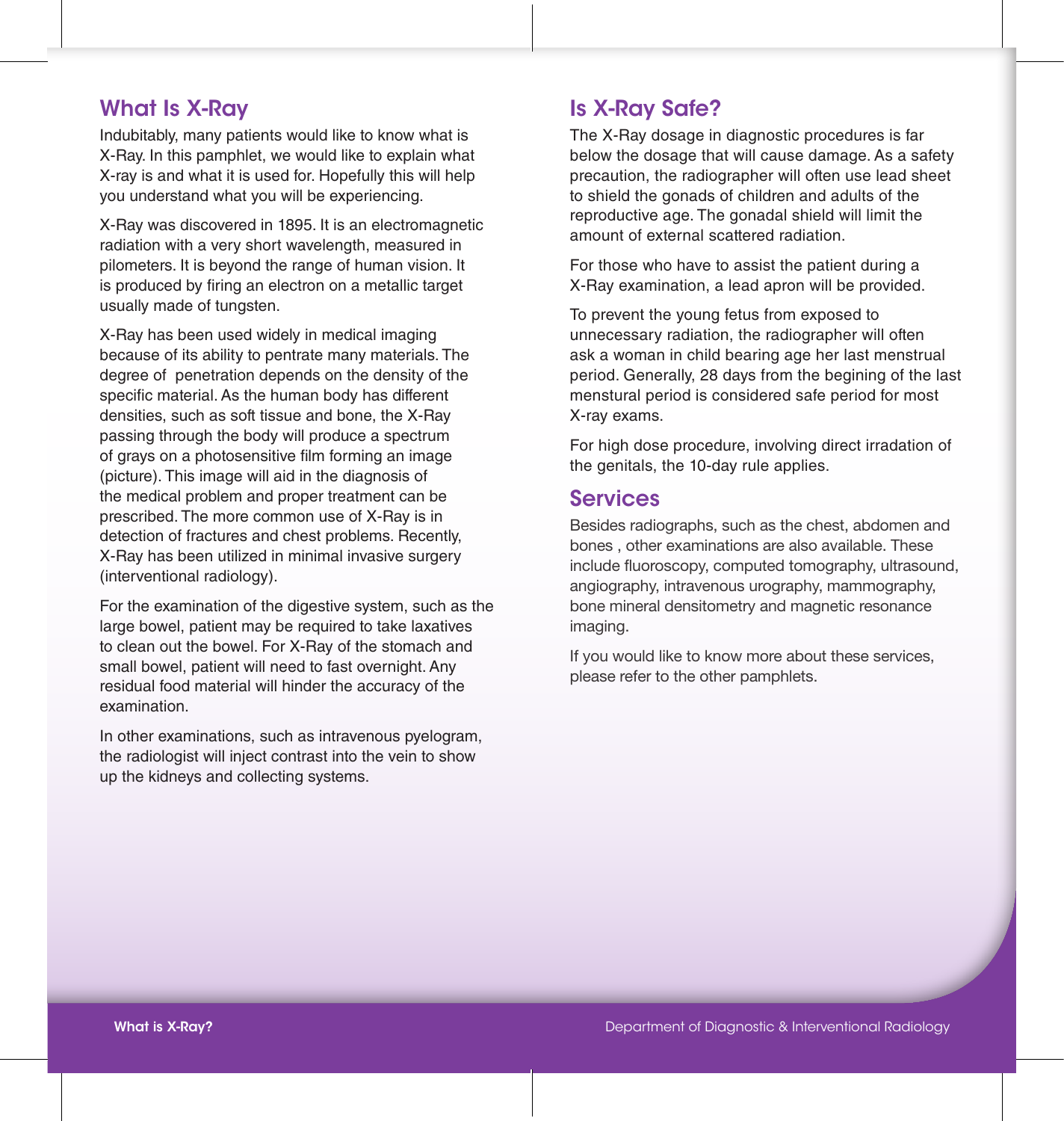



#### **診斷及介入放射部**

#### **養和醫院**

香港跑馬地山村道2號李樹培院1樓 電話:(852) 2835 8900 傳真: (852) 2892 7530 radiology@hksh-hospital.com www.hksh-hospital.com

#### **養和東區醫療中心**

養和癌症中心(港島東) 香港筲箕灣阿公岩村道5號李樹芳樓7樓 電話:(852) 2917 1270 傳真:(852) 2892 7407 radiology@hksh-emc.com www.hksh-emc.com

> 查詢或預約,歡迎聯絡我們 DR.301I.H/C-02-042019

# X光是甚麼?

Members of HKSH Medical Group © HKSH Medical Group Limited. All rights reserved.

診斷及介入放射部 Department of Diagnostic & Interventional Radiology

**www.hksh.com**